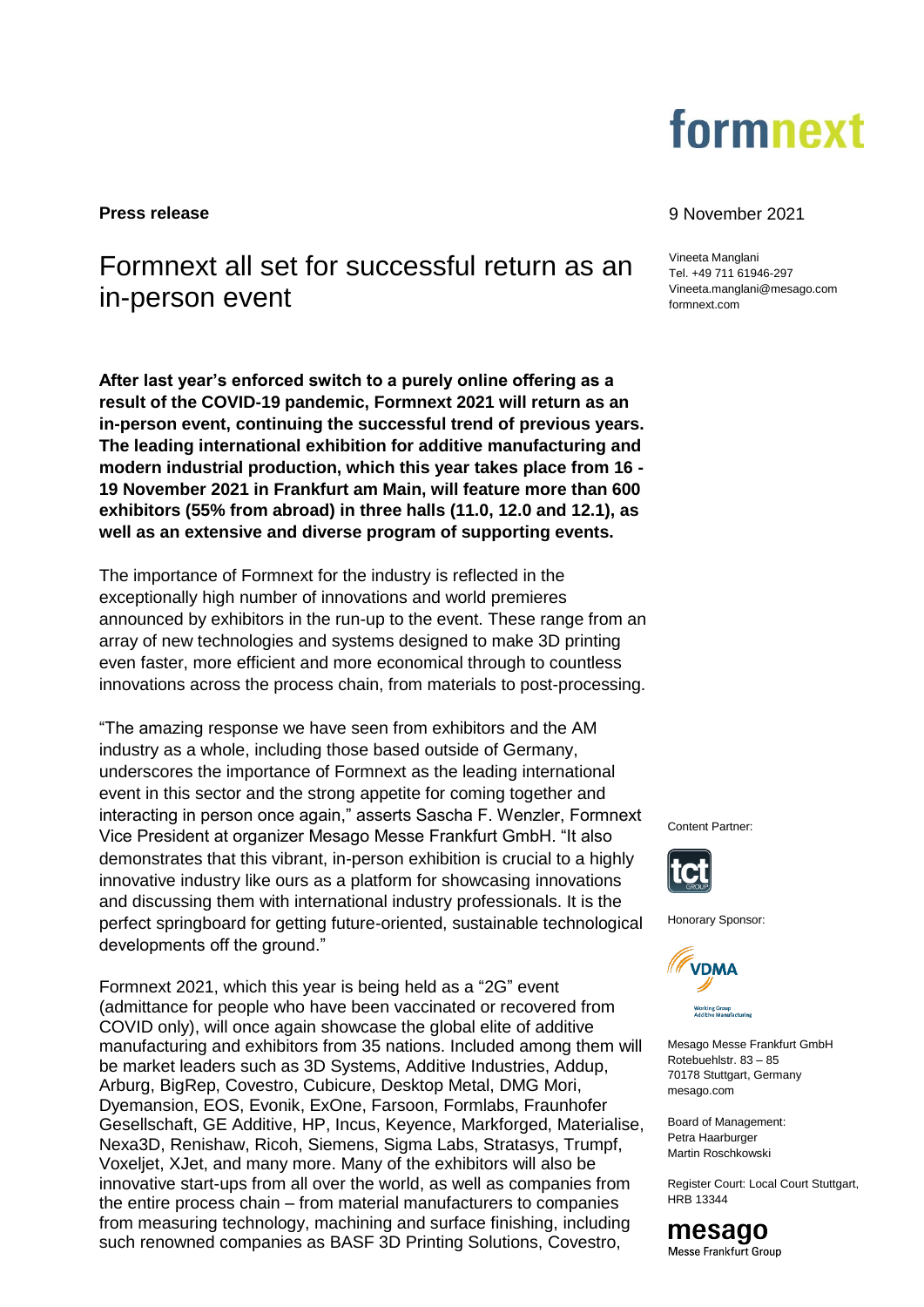Hexagon, Höganäs, or Sandvik. Also presenting their expertise at Formnext will be an increasing number of larger corporate groups and additive manufacturing users, such as Rosswag and the SMS Group, whose in-depth experience has been acquired over many years.

# **Partner country Italy and a wide selection of supporting events**

Formnext 2021 will additionally be offering an exceptional program of supporting events. For the first time, Formnext will have a European partner country, Italy. Italian exhibitors, such as Lincotek, Mimete, Prima Industrie, Roboze, Sisma, WASP, and others, will be demonstrating Italy's position as an important innovator for the entire industry.

Led by scientists from Technical University (TU) Darmstadt, the special BE-AM | Built Environment Additive Manufacturing showcase encompasses a whole range of sectors from architecture and civil engineering through to manufacturing automation.

In a special area of Hall 12.0, the VDMA's Additive Manufacturing Association will be presenting examples of successful applications and developments in industrial 3D printing: tools, machine components, prototypes, and much more besides.

For the seventh time, the international Formnext Start-up Challenge has recognized up-and-coming enterprises from the world of additive manufacturing for their innovative business ideas and technical developments. In 2021, the winning innovations range from nano and glass 3D printing through to new medical solutions for spine patients, and will be presented at Formnext by the international winners. At the Pitchnext event at the Start-up Area on 16 November 2021, 16 start-ups will demonstrate why they make a good investment. The award ceremony for the Start-up Challenge winners will also take place at this event.

This year's Purmundus Challenge at Formnext will shine a spotlight on innovative end-to-end solutions from 12 countries on 5 continents under the motto Innovation in Progress. The finalists will showcase innovative forward-looking concepts from the fields of medicine, biotechnology, 4D printing, VR, robotics, renewable energies, mechanical and plant engineering, e-mobility and drive technology.

The two-hour Discover3Dprinting seminars, which are free of charge, are aimed at newcomers to additive manufacturing in SMEs. These will take place every morning from 9:30 a.m. (CET) to 11:30 a.m. (CET) and clearly demonstrate the potential offered by additive manufacturing and how it can be put to profitable use in enterprise-own production facilities.

The four-day TCT Conference @ Formnext will discuss current and future applications and technologies of additive manufacturing with highprofile presentations from Boeing, Deutsche Bahn, and GE Healthcare, for example.

Formnext Frankfurt am Main, Germany 16 – 19 November 2021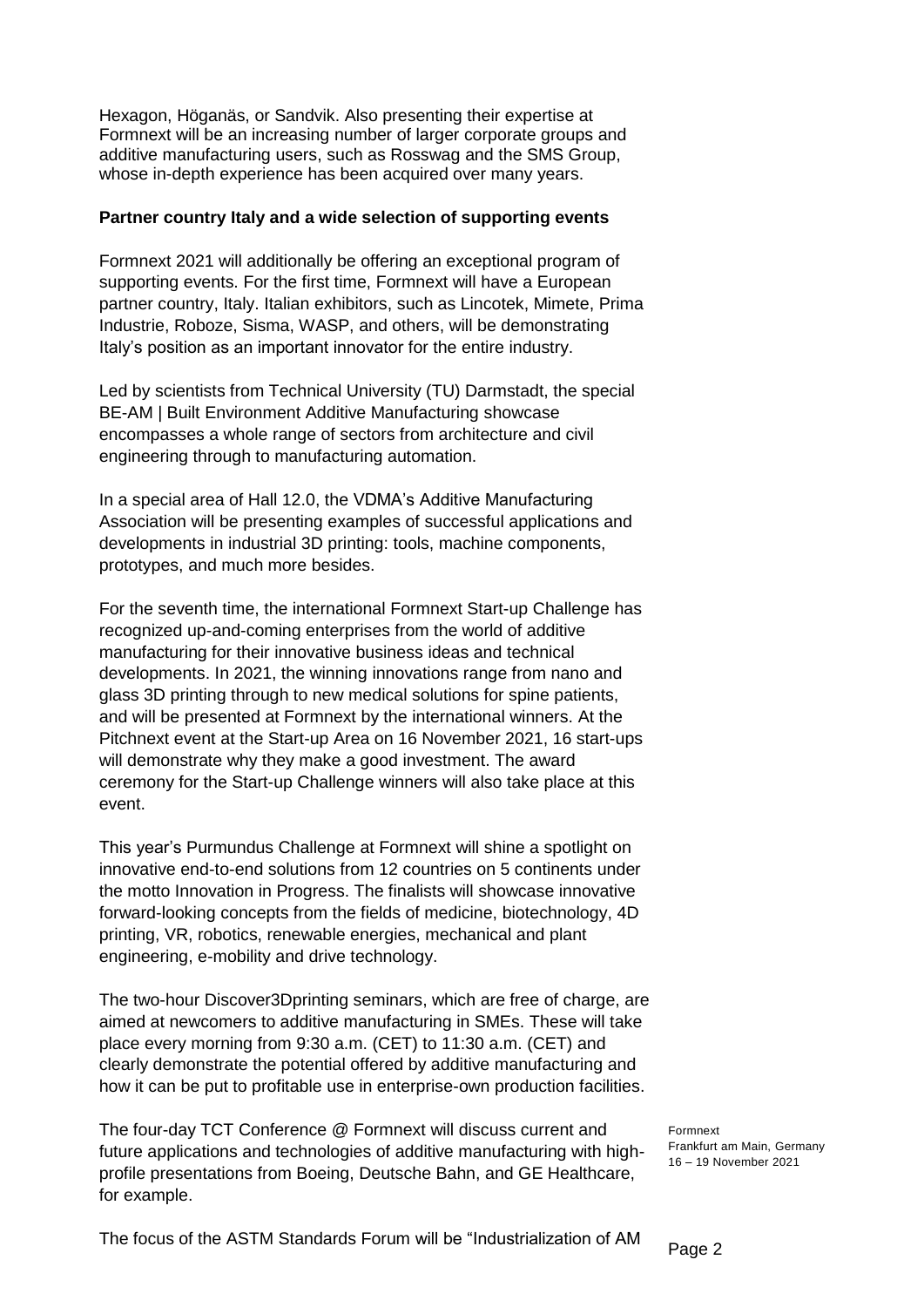through standards and standardization – how can AM reach the next level?". The workshop will be held on Monday, 15 November 2021 and is jointly organized by ASTM International, US Commercial Service and ISO.

For those unable to attend Formnext 2021 in person, Formnext Digital Days on 30 November and 1 December 2021 provides a comprehensive online offering.

For more information, see **formnext.com** 

## **Background information on Formnext**

Formnext is the leading trade fair for Additive Manufacturing and the next generation of intelligent manufacturing solutions. It focuses on the efficient realization of parts and products, from their design to serial production. Formnext shows the future of innovative manufacturing. Formnext is organized by Mesago Messe Frankfurt GmbH. [\(formnext.com\)](https://www.mesago.de/en/formnext/home.htm?ovs_tnid=0)

#### **About Mesago Messe Frankfurt**

Mesago, founded in 1982 and located in Stuttgart, specializes in exhibitions and conferences on various topics of technology. The company belongs to the Messe Frankfurt Group. Mesago operates internationally and is not tied to a specific venue. With 160 members of staff Mesago organizes events for the benefit of more than 3,300 exhibitors and over 110,000 trade visitors, conference delegates and speakers from all over the world. Numerous trade associations, publishing houses, scientific institutes and universities work with Mesago closely as advisers, co-organizers and partners. [\(mesago.com\)](https://www.mesago.de/en/Mesago/home.htm)

#### **Background information on Messe Frankfurt**

The Messe Frankfurt Group is the world's largest trade fair, congress and event organiser with its own exhibition grounds. The Group employs approximately 2,450 people at its headquarters in Frankfurt am Main and in 29 subsidiaries around the world. The company generated annual sales of approximately €257 million in 2020 after having recorded sales of €736 million the previous year. Even in difficult times caused by the coronavirus pandemic, we are globally networked with our industry sectors. We have close ties with our industry sectors and serve our customers' business interests efficiently within the framework of our Fairs & Events, Locations and Services business fields. One of the Group's key USPs is its closely knit global sales network, which extends throughout the world. Our comprehensive range of services – both onsite and online – ensures that customers worldwide enjoy consistently high quality and flexibility when planning, organising and running their events. We are expanding our digital expertise with new business models. The wide range of services includes renting exhibition grounds, trade fair construction and marketing, personnel and food services. Headquartered in Frankfurt am Main, the company is owned by the City of Frankfurt (60 percent) and the State of Hesse (40 percent).

For more information, please visit our website at[: www.messefrankfurt.com](http://www.messefrankfurt.com/)

## **Background information on TCT (Content Partner)**

Established in 1992, TCT Group's mission is to accelerate design-to-manufacturing innovation. Through global trade shows, conferences, magazines, websites and digital products TCT delivers business-critical insights on the technologies that help manufacturers make better products, more quickly and cost-effectively. Through the TCT Awards TCT celebrates the most innovative products and applications across the design-to-manufacturing process chain. The TCT Group is owned by Rapid News Publications Ltd, part of Rapid News Group. [\(thetctgroup.com\)](https://www.thetctgroup.com/)

Formnext Frankfurt am Main, Germany 16 – 19 November 2021